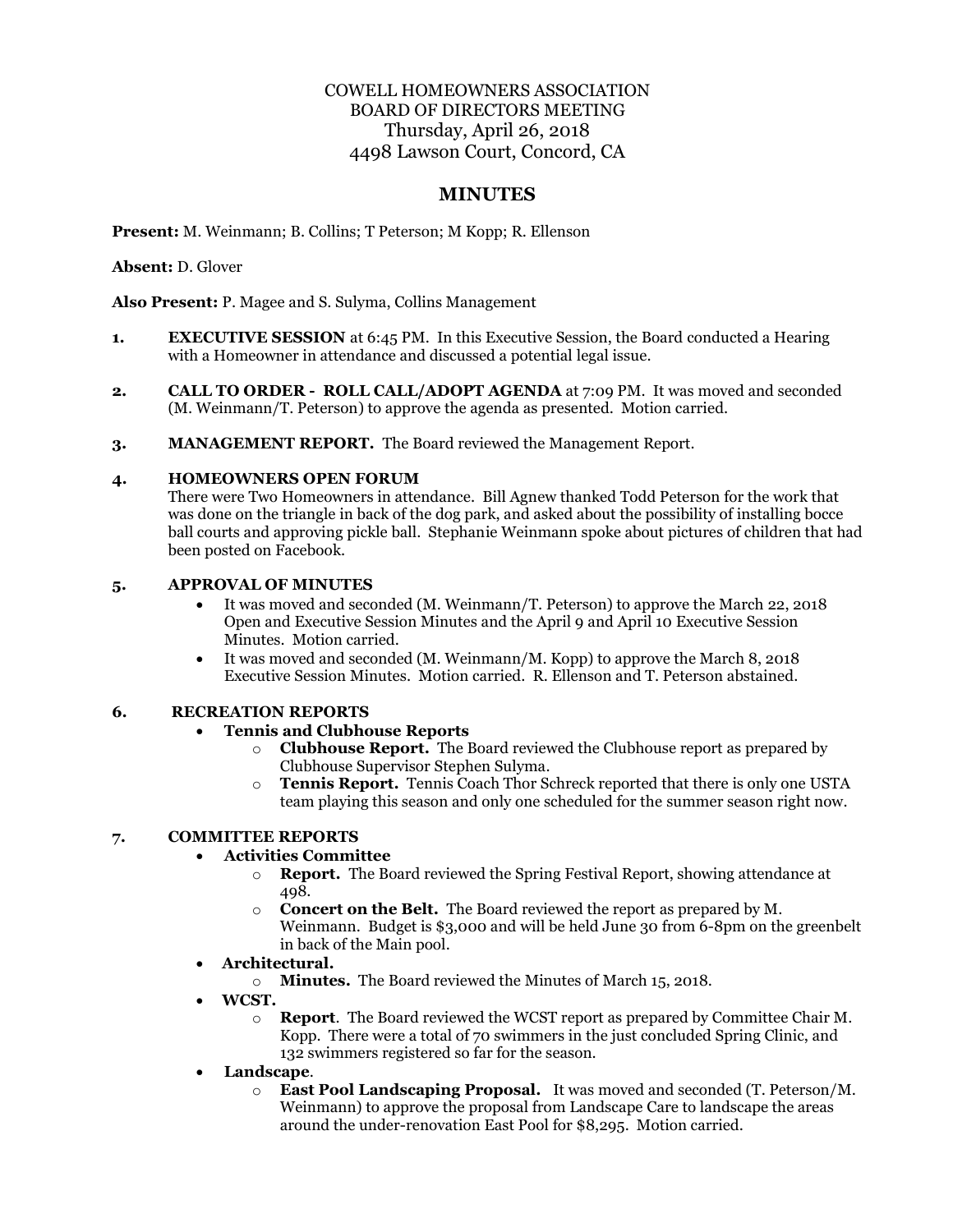- o **Tree Trimming Proposal.** It was moved and seconded (T. Peterson/M. Weinmann) to approve the proposal from Traverso Tree Care to trim 6 ash trees and remove 1 for \$4,750. Motion carried.
- o **Eucalyptus Testing.** The Board instructed Management to get the cost to test the central greenbelt eucalyptus trees with a resistograph.
- **Communications.** 
	- o **Report.** The Board reviewed the Communications Committee report.
	- o **Second Quarterly Regional HOA Meeting Update.** The Manager reported that selected Board members from all of the surrounding HOAs will attend the second quarterly meeting on June 27. An agenda is being developed.
- **Facilities.** 
	- o **East Pool Update.** The Manager reported that the East Pool reconstruction is on target for a grand re-opening date of May 26.
	- o **Pavers in Front of the Gate Proposals.** There was no motion to approve installing pavers in front of the East Pool gate.
- **Rules.** No Report**.**
- **Safety and Security.**
	- o The Board reviewed the draft Minutes from the March 20, 2018 meeting.
- **Scout Liaison**
	- o No Report.

#### **8. TREASURER'S REPORT**

- **Treasurer's Report.** The Board reviewed the draft March 2018 Financials.
- **Delinquency Report.** The Board reviewed the Delinquency Report.
- **Lien Approval.** There were no new Liens to approve.
- **Collectability Profile Approval.** There were no new Collectability Profiles to approve.
- **Small Claims Approvals.** There were no new Small Claims to approve.

## **9. NEW BUSINESS**

- **Reserve Study Proposal.** It was moved and seconded (M. Weinmann/B. Collins) to approve the proposal from Reserve Analysis Consulting to perform an on-site inspection and study for \$2,600. Motion carried.
- **Clubhouse Decorating.** The Board discussed the pros and cons of painting and redecorating the Clubhouse interior. No motion was made.
- **BBQ Grill Purchase.** It was moved and seconded (B. Collins/M. Weinmann) to purchase an 8-burner propane gas grill for use at CHOA events for \$700. Motion carried.
- **Clubhouse WiFi Upgrade.** It was moved and seconded (M. Weinmann/R. Ellenson) to purchase an upgraded wifi router and extender for a cost not to exceed \$600 and to upgrade internet service from 10 to 55 mps for an additional ten dollars per month. Motion carried. M. Kopp opposed. T. Peterson abstained.
- **Policy on Posting Events Pictures on Social Media.** The Board noted that pictures from our events were showing up on social media that the Association does not control. As the Association has no control over these sites it will be up to individuals to request that their pictures be removed.

### **10. GOOD OF THE ORDER**

• **Address Homeowner Issues Raised in Forum.** 

#### • **Directors' Comments**

- o R. Ellenson. Appreciates that this meeting proceeded on time.
- o M. Weinmann. Had lunch with City Council Member Tim McGallian. District elections are coming up and Tim would like to host a Town Hall here in 1-2 months. He said that action from the City's Traffic Safety and Calming program is based on citizen's requests.
- o D. Glover. Absent.
- o T. Peterson. Appreciates that this meeting proceeded on time.
- o M. Kopp. The city failed to sweep the streets on the South Side last Monday.
- President's Report. New GM Rhiannon Harris stars May 14 and will train with Pat Magee for about 2 weeks. The next regional HOA meeting is set for June 27.

#### **11. INFORMATIONAL/ANNOUNCEMENTS**